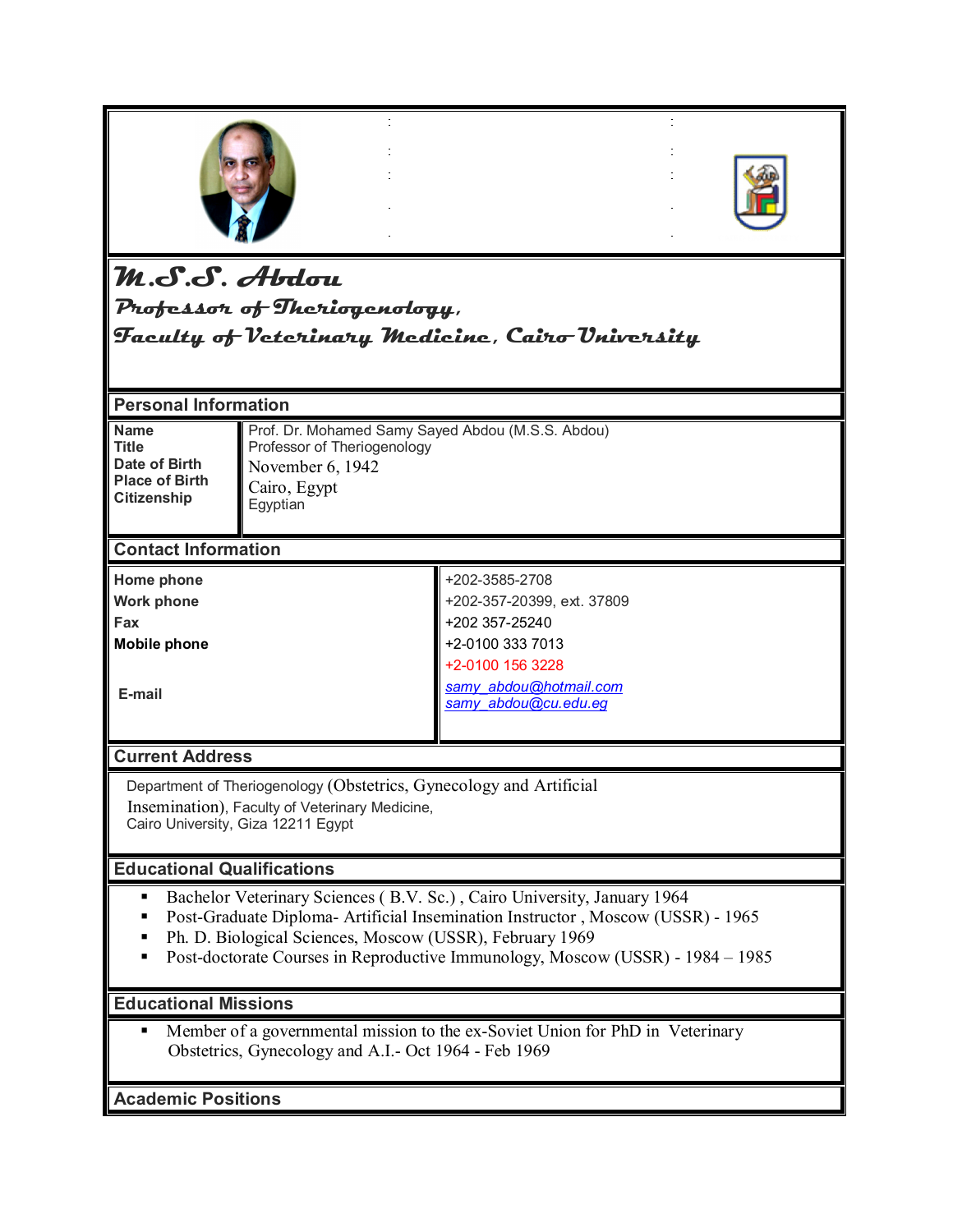| <b>University of Cairo, Faculty of Veterinary Medicine</b>                                                                                                                                                                                                                                                                                                                                                                                                                                                                                                                                                                                                                                                                                                                                                                                                                                                                                                                                                                                                                                                                                                                                                                                                                                                                                                                                                                                  |                                                                                                                                                   |  |
|---------------------------------------------------------------------------------------------------------------------------------------------------------------------------------------------------------------------------------------------------------------------------------------------------------------------------------------------------------------------------------------------------------------------------------------------------------------------------------------------------------------------------------------------------------------------------------------------------------------------------------------------------------------------------------------------------------------------------------------------------------------------------------------------------------------------------------------------------------------------------------------------------------------------------------------------------------------------------------------------------------------------------------------------------------------------------------------------------------------------------------------------------------------------------------------------------------------------------------------------------------------------------------------------------------------------------------------------------------------------------------------------------------------------------------------------|---------------------------------------------------------------------------------------------------------------------------------------------------|--|
| Full time Demonstrator, Animal Pathology<br>٠<br>Full time Demonstrator, Theriogenology<br>Lecturer, Theriogenology<br>п<br>Ass. Professor, Theriogenology<br>٠<br>Professor, Theriogenology<br>٠<br><b>University of Baghdad, Faculty of Veterinary Medicine</b>                                                                                                                                                                                                                                                                                                                                                                                                                                                                                                                                                                                                                                                                                                                                                                                                                                                                                                                                                                                                                                                                                                                                                                           | March 17, 1964 - Oct 1964<br>Feb 10 1969 - April 10, 1970<br>April 11, 1970 - May 6, 1975<br>May 7, 1975 - May 20, 1980<br>May 21, 1980 - present |  |
| Visiting Lecturer, Theriogenology                                                                                                                                                                                                                                                                                                                                                                                                                                                                                                                                                                                                                                                                                                                                                                                                                                                                                                                                                                                                                                                                                                                                                                                                                                                                                                                                                                                                           | $1974 - 1978$                                                                                                                                     |  |
|                                                                                                                                                                                                                                                                                                                                                                                                                                                                                                                                                                                                                                                                                                                                                                                                                                                                                                                                                                                                                                                                                                                                                                                                                                                                                                                                                                                                                                             |                                                                                                                                                   |  |
| <b>Administrative Work</b>                                                                                                                                                                                                                                                                                                                                                                                                                                                                                                                                                                                                                                                                                                                                                                                                                                                                                                                                                                                                                                                                                                                                                                                                                                                                                                                                                                                                                  |                                                                                                                                                   |  |
| Director of Calf diseases Research Centre<br>٠<br>Head of Theriogenology Dept.<br>٠<br>Vice-Dean for Graduate Studies and Research                                                                                                                                                                                                                                                                                                                                                                                                                                                                                                                                                                                                                                                                                                                                                                                                                                                                                                                                                                                                                                                                                                                                                                                                                                                                                                          | Oct 1, 1985 – Sept 30, 1991<br>Sept 29, 1996 - July 31 1997<br>Aug 1, 1997 – Sept. 30 2003                                                        |  |
| <b>Relevant Scientific and Professional Activities</b>                                                                                                                                                                                                                                                                                                                                                                                                                                                                                                                                                                                                                                                                                                                                                                                                                                                                                                                                                                                                                                                                                                                                                                                                                                                                                                                                                                                      |                                                                                                                                                   |  |
| Reading Theriogenology and conducting practical demonstrations for pre-final<br>п<br>and final years students of the Fac. of Vet. Medicine, Cairo Univ.<br>Academic Supervisor of more than 50 M.V.Sc. and PH D Theses<br>Ξ<br>Editor-in-chief of the Journal of the Egyptian Veterinary Medical Association<br>п<br>Associate Editor of the Egyptian Veterinary Medical J. (Giza)<br>Ξ<br>Training programs for undergraduate and post-graduate students in obstetrics,<br>п<br>gynecology and Artificial Insemination.<br>Advisor of the Egyptian-Spanish A.I. Project, Egyptian Organization for<br>п<br>Veterinary Services.<br>Member of the Advisory Boards of the "Sexual Health Control" and Artif.<br>Ξ<br>Insem." Projects in Giza Province<br>Member of the Standing Committee of Surgery, Anaethesiology, Radiology and<br>Ξ<br>Theriogenology responsible for scientific evaluation of academic staff (lecturers<br>and Ass. Professors) seeking for promotion to higher scientific degrees<br>in almost all of the national symposia, workshops, seminars,<br>Participation<br>meetings and conferences discussing matters related to any aspect of veterinary<br>profession in general and animal reproduction, diseases and biotechnology in<br>particular.<br>Participation in Community Service Veterinary Programs<br>п<br>Evaluation of scientific projects presented to the National Academy of Scientific<br>Research |                                                                                                                                                   |  |
| <b>Professional Associations Membership</b>                                                                                                                                                                                                                                                                                                                                                                                                                                                                                                                                                                                                                                                                                                                                                                                                                                                                                                                                                                                                                                                                                                                                                                                                                                                                                                                                                                                                 |                                                                                                                                                   |  |
| Egyptian Veterinary Medical Syndicate (Member)<br>п<br>Egyptian Veterinary Medical Association (Member)<br>п<br>Egyptian Society for Animal Reproduction and Fertility (President)<br>п<br>Egyptian Association for Cattle Diseases in Giza (member)<br><b>Egyptian Buffalo Development Association (member)</b><br>п<br>Egyptian Society of Andrology (member)<br>Egyptian Zoological Society (Vice-President)                                                                                                                                                                                                                                                                                                                                                                                                                                                                                                                                                                                                                                                                                                                                                                                                                                                                                                                                                                                                                             |                                                                                                                                                   |  |